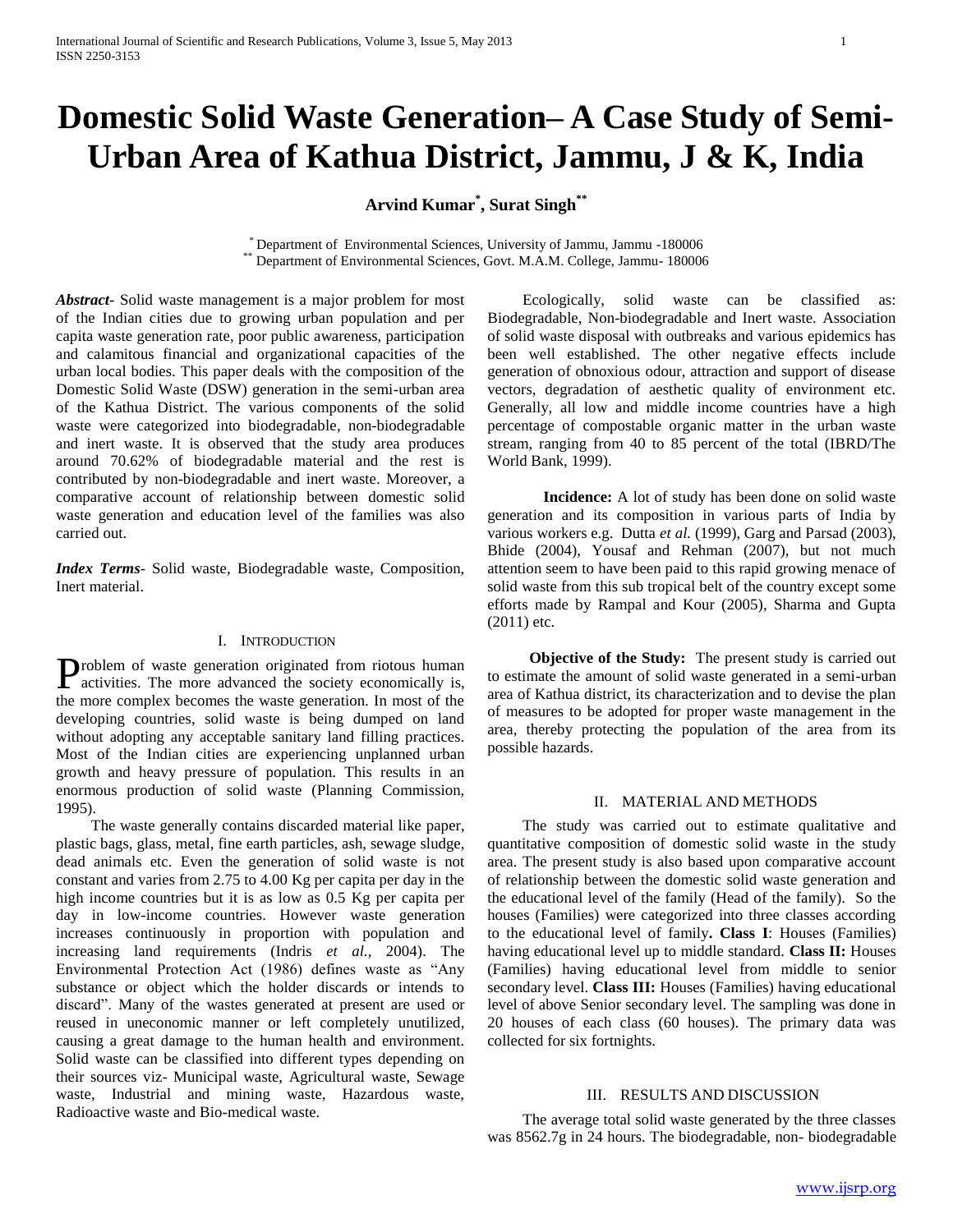and inert waste contributed 6048.9g (70.62%), 2166 g (25.32%) and 347.7 g (4.06%) respectively (Table 1, Fig. 1). In the biodegradable waste, kitchen waste showed maximum quantity 2366.65 g (27.54%) followed by fruit waste 1566.6 g (18.38%), food waste 1034.1 g (12.08%), paper waste 943.7g (11.02%), plant waste  $86.6g(1.01\%)$  and textile waste  $50.9g(0.59\%).$ 



#### **Figure 1: Percentage share of major components of solid waste**

 In non-biodegradable waste, plastic waste dominated with 1387.9 g (16.24%) followed by glass waste and metal waste i.e. 469.8 g (5.48%) and 308.4 g (3.6%), respectively. Inert material contributed 347.6 g (4.06%) and consisted of dust, hair wax etc. The average solid waste generated per capita per day was 83.91g The solid waste composition in all three classes was analyzed separately. It varied slightly in classes I, II and III. Class I showed biodegradable content, 67.23%, non-biodegradable, 28.64% and inert, 4.13%. In class II, the solid waste proportion was composed of biodegradable waste (71.55%), nonbiodegradable waste (23.95%) and inert material (4.5%). In class III, 72.26%, 24.16% and 3.58% of the waste composition was attributed to biodegradable, non-biodegradable, and inert material, respectively.

 But when we look at the quantity of waste generated, we find that in class I (Table 2) it was 351.9g/house/day as compared to 466.8 g/house/day in class II (Table 3) and 465.7g /house/day in class III (Table 4) (Fig. 2). This is due to the fact that the educational status of the people was observed to be quite low and it was somewhat related to the income of the family. So, the houses with less income utilized the resource efficiently and created less waste as compared to the houses of class II and III. Moreover, the per capita waste production also varied greatly. It was 65.16g, 95.26g and 91.31g per day in class I, class II and class III, respectively.



#### **Figure 2: Percentage share of major components of solid in different house classes**

#### IV. CONCLUSION AND RECOMMENDATIONS

 People collected solid waste in plastic bags or dustbins and dispersed it in open or in drains. Sweepers were engaged for sweeping the lanes and streets, recyclables were also collected by rag pickers. The most of the waste generated was stored in the vacant plots or along the road side. Open vehicles or tricycles were used to transport solid waste from different places to site of disposal. Nearly 75-80% of the waste was sent to open dumps near the bank of river Ravi where its open burning was carried out. Rag pickers play an important role in segregation of recyclable material. Techniques like sanitary landfill, incineration, composting etc. should be adopted. Dustbins with lid at different locations should be placed. Mechanized and covered vehicles should be used for transportation. Reducing the waste generation at source, segregation of waste into biodegradable and non-biodegradable before its disposal, following the philosophy of four R`s (Reduce, Reuse, Refuse, Recycle) and awareness among the masses are some of the measures which can help in combating the problem of solid waste in the study area. In natural systems there is no such thing as waste. Everything flows in a natural cycle of use and reuse. Living organisms consume materials and eventually return them to the environment, usually in a different form, for reuse. Solid waste (or trash) is a human concept. Unfortunately, what is worthless to one person may be of value to someone else. Solid wastes, in real, are really misplaced resources.

#### REFERENCES

- [1] Bhide, A.D (2004). Solid waste management in developing countries.INSDC, New Delhi.
- [2] Dutta, P., Khan, S.A., Khan M.A., Sharma, C.K., Dolii, P.K., and Mahanta, J. (1999). Solid waste pollution and breeding potential of dengue vectors in an urban and industrial environment of Assam. Journal of Environment Biology, 20 (4), 343-345.
- [3] Garg, S., and Parsad, B. (2003). Plastic waste generation and recycling in Chandigarh City. Indian Journal of Environment Protection, 23(2), 121-125.
- [4] IBRD (The International Bank for Reconstruction and Development) The World bank (1999). What a waste: Solid waste Management in Asia.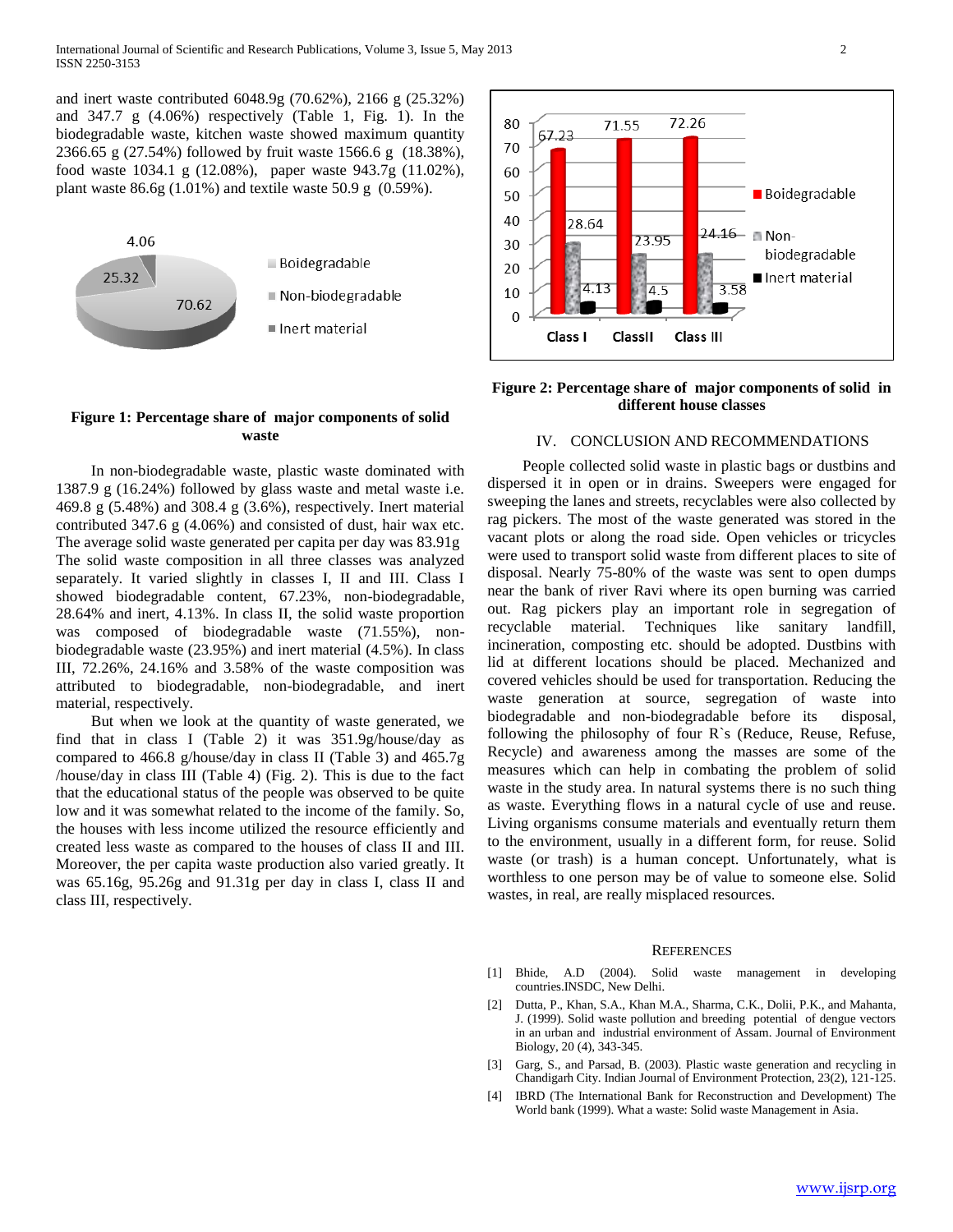- [5] Indris, A., Inane, B., and Hassan, M.N (2004). Overview of waste disposal and landfills/dumps in Asian countries. Journal of material cycle and waste management, 6,104-110.
- [6] Sharma, P. and Gupta, S (2011). Analysis of solid waste in hospitals of Kathua town (J&K) India. Environment Conservation Journal,12 (1&2), 35- 42.
- [7] Planning Commission of India (1995). Urban solid waste management in India: Report of the High Power Committee Govt. of India.
- [8] Rampal, R.K. and Kour, J. (2005). Solid waste generation of commercial of Jammu city (J&K). Pollution Research, 22 (3), 2-7.
- [9] Yousuf, T.B. and Rehman, M. (2007). Monitoring quality and characteristics of municipal solid waste in in Dhaka city. Environmental Monitoring Assessment,135, 3-11.

#### **AUTHORS**

**First Author** – Arvind Kumar, M. Phil., University of Jammu, Jammu and Kashmir, India. Email id- envarvindk@gmail.com **Second Author** – Surat Singh, M. Phil., Govt. M.A.M. College, Jammu, Jammu and Kashmir, India. Email idsuratsingh95@gmail.com **Correspondence Author** – Surat Singh, M. Phil., Govt. M.A.M. College, Jammu, Jammu and Kashmir, India.

Email id- suratsingh95@gmail.com, envsurat@gmail.com Contact- +919419107062(M)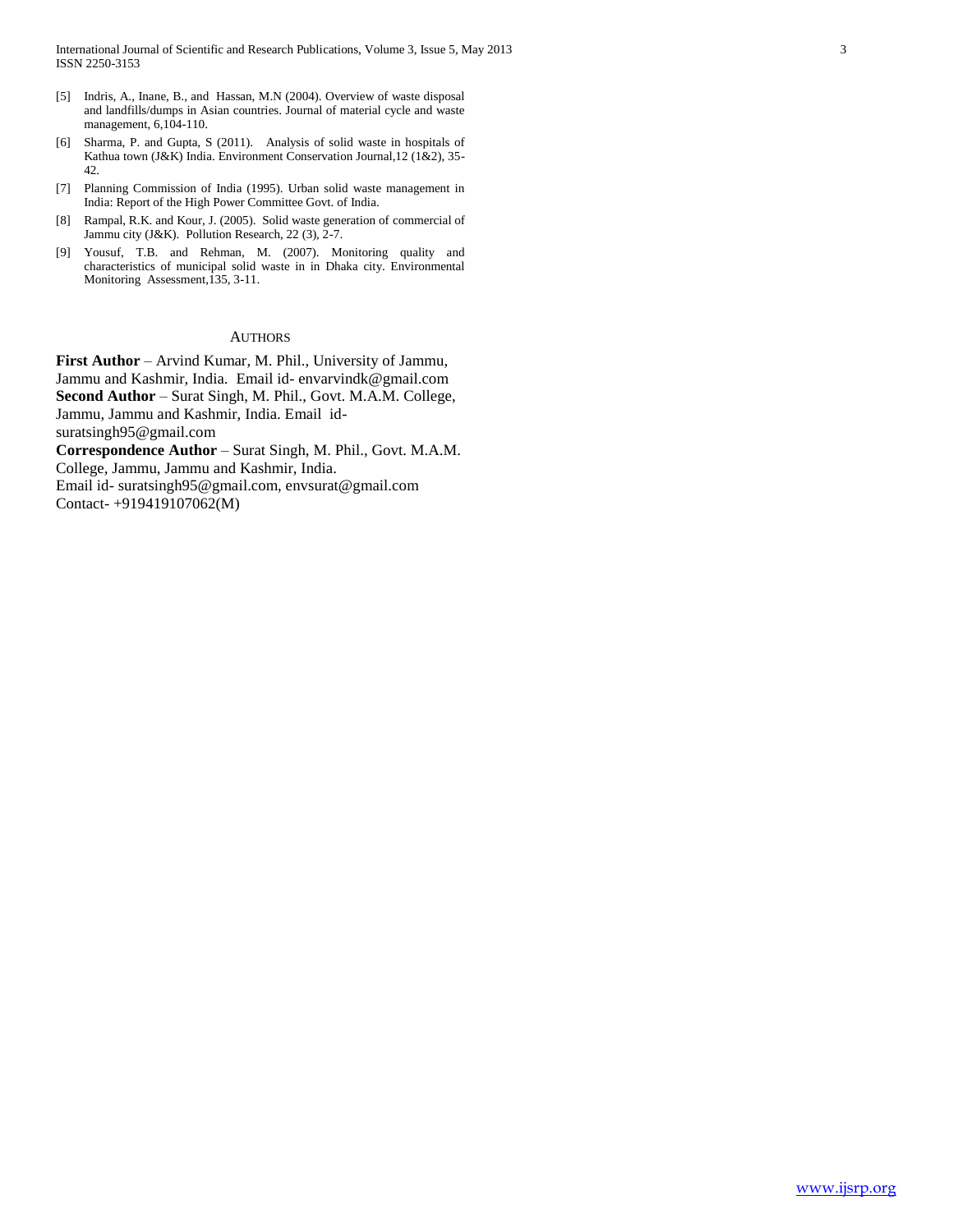| All<br><b>CLASS</b> |         |         | <b>Biodegradable waste</b> |        |         |         | <b>Total</b> |         | Non-biodegradable |        | <b>Total</b> | <b>Inert</b> waste |          | <b>Total</b> | Grand<br>Total | <b>Total</b><br><b>SW</b> |
|---------------------|---------|---------|----------------------------|--------|---------|---------|--------------|---------|-------------------|--------|--------------|--------------------|----------|--------------|----------------|---------------------------|
| ES                  |         |         |                            |        |         |         |              |         |                   |        |              |                    |          |              |                | /house/                   |
|                     |         |         |                            |        |         |         |              |         |                   |        |              |                    |          |              |                | day                       |
|                     | Kitchen | Fruit   | Food                       | Plant  | Paper   | Textile |              | Plastic | Metal             | Glass  |              | Dust               | Hair,    |              |                |                           |
|                     | waste   | waste   | waste                      | waste  | waste   | waste   |              | waste   | waste             | waste  |              |                    | wax.etc. |              |                |                           |
| <b>Total</b>        | 42598.8 | 28198.8 | 18614.4                    | 1564.8 | 16987.8 | 918     | 108880.8     | 24982.2 | 5550.6            | 8457.6 | 38991.6      | 5401.2             | 857.4    | 6258.6       | 154131.6       |                           |
| waste               |         |         |                            |        |         |         |              |         |                   |        |              |                    |          |              |                |                           |
| Average             | 2366.6  | 1566.6  | 1034.1                     | 86.6   | 943.7   | 50.9    | 6048.9       | 1387.9  | 308.4             | 469.8  | 2166.1       | 300                | 47.6     | 374.6        | 8562.2         | 428.6                     |
| waste               |         |         |                            |        |         |         |              |         |                   |        |              |                    |          |              |                |                           |
| generatio           |         |         |                            |        |         |         |              |         |                   |        |              |                    |          |              |                |                           |
|                     |         |         |                            |        |         |         |              |         |                   |        |              |                    |          |              |                |                           |
| Percentag           | 27.54   | 18.38   | 12.08                      | 1.01   | 11.02   | 0.59    | 70.62        | 16.24   | 3.6               | 5.48   | 25.32        | 3.5                | 0.56     | 4.06         | 100            |                           |
|                     |         |         |                            |        |         |         |              |         |                   |        |              |                    |          |              |                |                           |
| contributi          |         |         |                            |        |         |         |              |         |                   |        |              |                    |          |              |                |                           |
| on                  |         |         |                            |        |         |         |              |         |                   |        |              |                    |          |              |                |                           |

| Table 1. Qualitative and quantitative composition of domestic solid waste in the study area (average of all the three classes) |
|--------------------------------------------------------------------------------------------------------------------------------|
|--------------------------------------------------------------------------------------------------------------------------------|

**Table 2. Qualitative and quantitative composition of domestic solid waste in class I Houses**

| <b>CLASS I</b>                     |                  |                |               | <b>Total</b>   | Non-biodegradable<br>waste |                  |         | <b>Total</b>     | <b>Inert</b> waste |                       | <b>Total</b> | Grand<br><b>Total</b> | Tota<br>SW/<br>house/da |        |            |       |
|------------------------------------|------------------|----------------|---------------|----------------|----------------------------|------------------|---------|------------------|--------------------|-----------------------|--------------|-----------------------|-------------------------|--------|------------|-------|
|                                    | Kitchen<br>waste | Fruit<br>waste | Food<br>waste | Plant<br>waste | Paper<br>waste             | Textile<br>waste |         | Plastic<br>waste | Meta<br>waste      | <b>Glass</b><br>waste |              | Dust                  | Hair,<br>wax.etc.       |        |            |       |
| <b>Total waste</b>                 | 11326.8          | 7062.6         | 5164.2        | 532.2          | 4175.1                     | 145.5            | 28406.4 | 7938.3           | 1462.<br>$\circ$   | 2670.9                | 12072        | 1446.9                | 302.4                   | 1749.3 | 42227.7    | 351.9 |
| <b>Average Waste</b><br>generation | 1887.8           | 1177.1         | 860.7         | 88.7           | 695.8                      | 24.2             | 4734.5  | 1323             | 243.8              | 445.2                 | 2012         | 241.1                 | 50.4                    | 291.5  | 7037.95    |       |
| Percentage<br>contribution         | 26.82            | 16.72          | 12.22         | 1.25           | 9.88                       | 0.34             | 67.23   | 18.81            | 3.51               | 6.32                  | 28.64        | 3.42                  | 0.71                    | 4.13   | <b>100</b> |       |